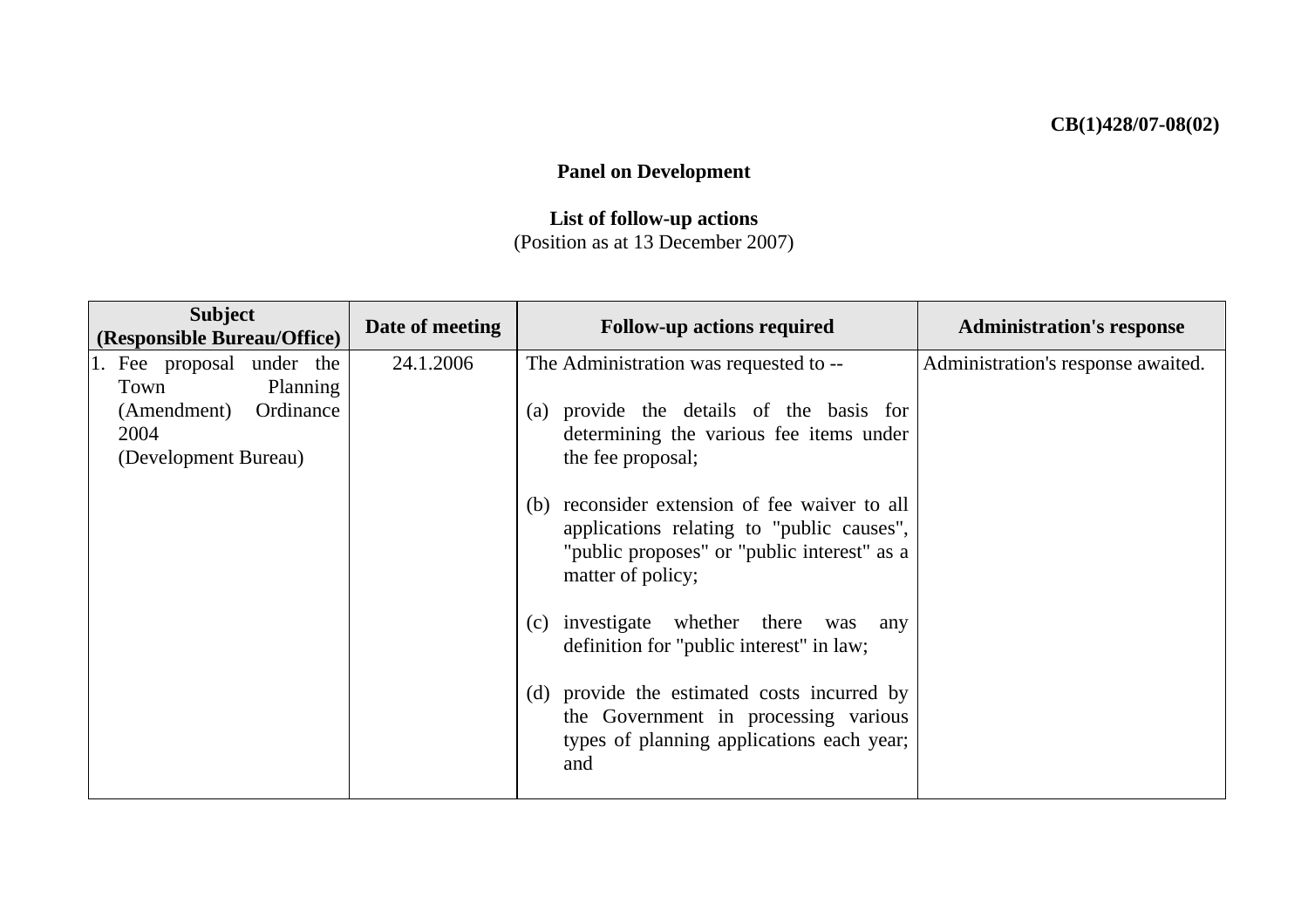| <b>Subject</b><br>(Responsible Bureau/Office)                                                                                                                                                                                                                   | Date of meeting | <b>Follow-up actions required</b>                                                                                                                                                                                                                                                                                                                                                                                                                                                                                                                                                                                                                                                                                                                                         | <b>Administration's response</b>                                                                                                                                                                                                                            |
|-----------------------------------------------------------------------------------------------------------------------------------------------------------------------------------------------------------------------------------------------------------------|-----------------|---------------------------------------------------------------------------------------------------------------------------------------------------------------------------------------------------------------------------------------------------------------------------------------------------------------------------------------------------------------------------------------------------------------------------------------------------------------------------------------------------------------------------------------------------------------------------------------------------------------------------------------------------------------------------------------------------------------------------------------------------------------------------|-------------------------------------------------------------------------------------------------------------------------------------------------------------------------------------------------------------------------------------------------------------|
|                                                                                                                                                                                                                                                                 |                 | (e) consult Heung Yee Kuk on the fee<br>proposal with particular regard to fee<br>applicable<br>small<br>items<br>house<br>to<br>applications.                                                                                                                                                                                                                                                                                                                                                                                                                                                                                                                                                                                                                            |                                                                                                                                                                                                                                                             |
| 2. Enhancement of continuity<br>of the pedestrian links<br>along the northern shore of<br>the Hong Kong Island and<br>accessibility<br>the<br>and<br>the<br>of<br>environment<br>harbourfront of the Hong<br>Kong Island for public use<br>(Development Bureau) | 25.7.2006       | The Administration was requested to take<br>follow-up actions as follows --<br>(a) to provide information relating to the<br>status of the proposed footbridge at Aon<br>China Building;<br>(b) to provide information on the distance and in its next paper on the subject, the<br>the time needed to walk to the waterfront timing of which has yet to be<br>from the exits of the Mass Transit decided.<br>Railway stations from Sheung Wan to<br>North Point;<br>(c) to provide the expected completion dates<br>of the proposed waterfront enhancement<br>works and expedite the works for those<br>requiring no reclamation;<br>(d) to provide the expected completion dates<br>of the proposed pedestrian links, such as<br>footbridges and elevated walkways; and | Administration's<br>The<br>written<br>response to items (a) and (b) (LC<br>Paper No. $CB(1)700/06-07(01)$ was<br>issued to members on 11 January<br>2007.<br>The Administration has<br>indicated that it will provide<br>information on the remaining items |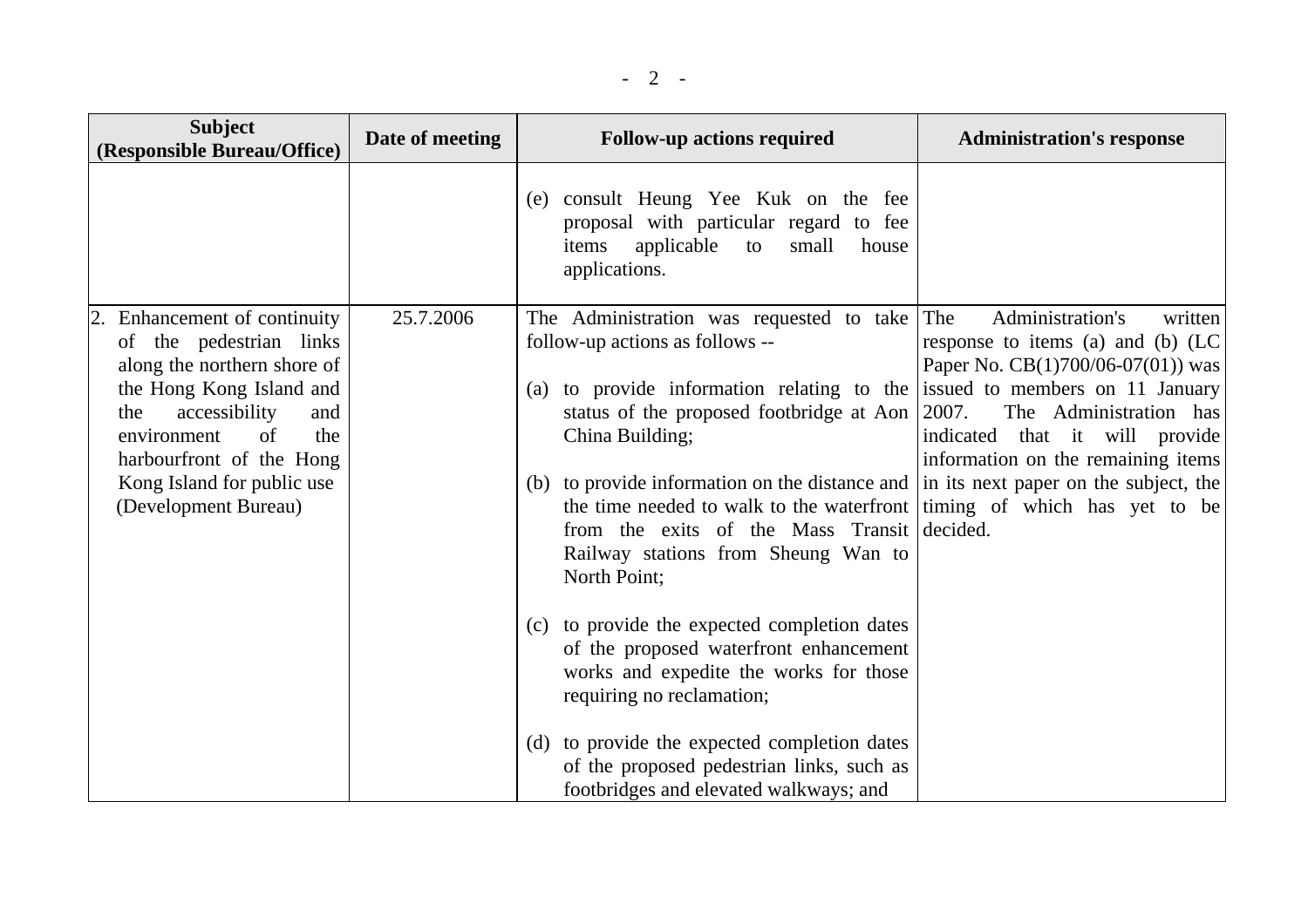| <b>Subject</b><br>(Responsible Bureau/Office)                                                                                                                                                         | Date of meeting | <b>Follow-up actions required</b>                                                                                                                                                                                                                                                                                                                                                                                                                                                                                                                                                     | <b>Administration's response</b> |
|-------------------------------------------------------------------------------------------------------------------------------------------------------------------------------------------------------|-----------------|---------------------------------------------------------------------------------------------------------------------------------------------------------------------------------------------------------------------------------------------------------------------------------------------------------------------------------------------------------------------------------------------------------------------------------------------------------------------------------------------------------------------------------------------------------------------------------------|----------------------------------|
|                                                                                                                                                                                                       |                 | (e) to provide information on the feasibility<br>of introducing measures to better utilize<br>the space under the Island Eastern<br>Corridor in North Point, such as<br>constructing boardwalks.                                                                                                                                                                                                                                                                                                                                                                                      |                                  |
| 3. Wan Chai Development<br>$\mathbf{I}$<br>Review<br>Phase<br>Recommended<br>Outline<br>Development Plan<br>and<br>proposed amendments to<br>relevant Outline Zoning<br>Plans<br>(Development Bureau) | 29.5.2007       | The Administration was requested to provide   Administration's response awaited.<br>the following information --<br>(a) the number of "Other Specified Uses"<br>been rezoned for<br>that<br>had<br>sites<br>commercial use over the past 5 to 10<br>years; and<br>(b) the amount of consultancy fees paid to<br>Maunsell Consultants Asia Limited for<br>undertaking various<br>Government<br>consultancy projects over the past 10<br>years and the consultancy fees it would<br>receive in future if the projects in relation<br>to Wan Chai Development Phase II were<br>approved. |                                  |
| 4. Revised Concept Plan for<br>Lantau                                                                                                                                                                 | 4.6.2007        | The Administration agreed to confirm in   Administration's response awaited.<br>writing the amount of private land included in                                                                                                                                                                                                                                                                                                                                                                                                                                                        |                                  |